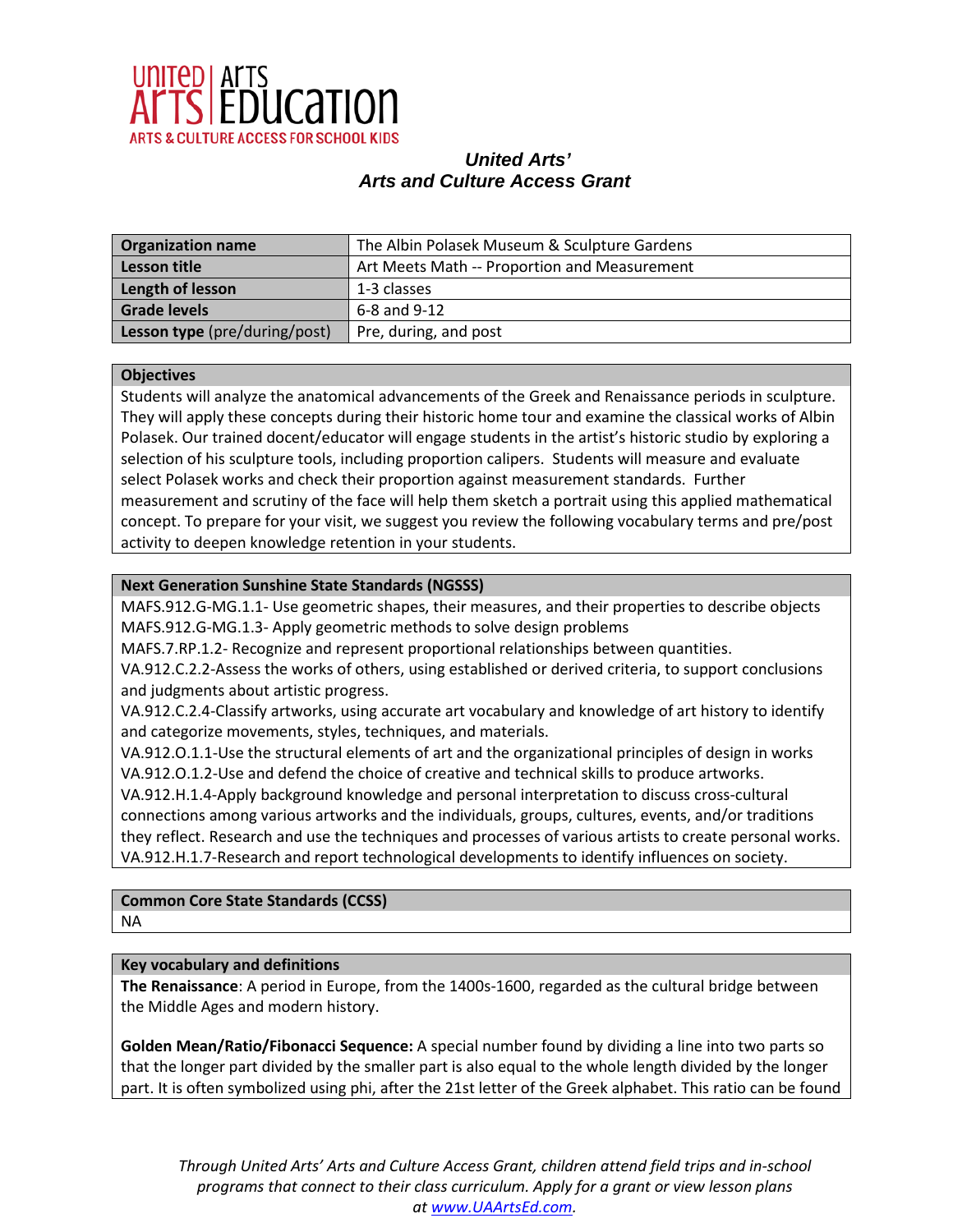

repeated in patterns throughout the natural world and is related to our modern beauty standards. In an equation form, it looks like this:  $a/b = (a+b)/a = 1.6180339887498948420$ . Or visually displayed as:



**Classical Sculpture:** Refers loosely to the forms of sculpture pioneered by Ancient Greeks and Romans from about 500 BC to around 200 AD. They studied human anatomy and proportion to create figures that appeared more natural in their form and poses than early archaic sculpture.

**Sculpture Calipers:** A caliper is a V-shaped tools with a moveable center joint, that allows artists to take precise and accurate measurements from life models that are otherwise difficult to obtain. Once measurements are taken the caliper can be enlarged or sized down to create larger or smaller versions of the figure in proportion.

**Proportion:** A principle of art that describes the size, location or amount of one element to another (or to the whole) in a work, such as the size of an arm in relation to the rest of the body. It is similar to scale and can be measured. It has a great deal to do with the overall harmony of the finished work.

**Vitruvian Man:** Leonardo da Vinci's 1487 drawing that portrayed the relationship between the human body and geometry. It stands today as a lesson on the close connection between science and art. The drawing captures "proportion" - how various dimensions of things relate to each other mathematically. Da Vinci's drawing helps us see how large the human head is in relation to the entire body, how long the arms and legs are in proportion to the trunk, and so on.

## **Materials needed**

Sculpture caliper (V-shaped measuring tool), or fabric measuring tape (flexible ruler), or string with traditional rulers Drawing pencils/charcoal Clipboard or portable drawing surface Sketch pad or drawing paper

### **School must provide**

Art materials are available upon request, and may be included into group tour pricing. Please inquire about art activity fees.

### **Background information**

The study of anatomy and proportion in sculpture has been utilized since the Classical Period 500 BC to around 200 AD when Greek and Roman sculptors began to portray the human body in a more accurate and natural manner. The poses were more relaxed and lifelike, *VS* the stiff archaic early works. The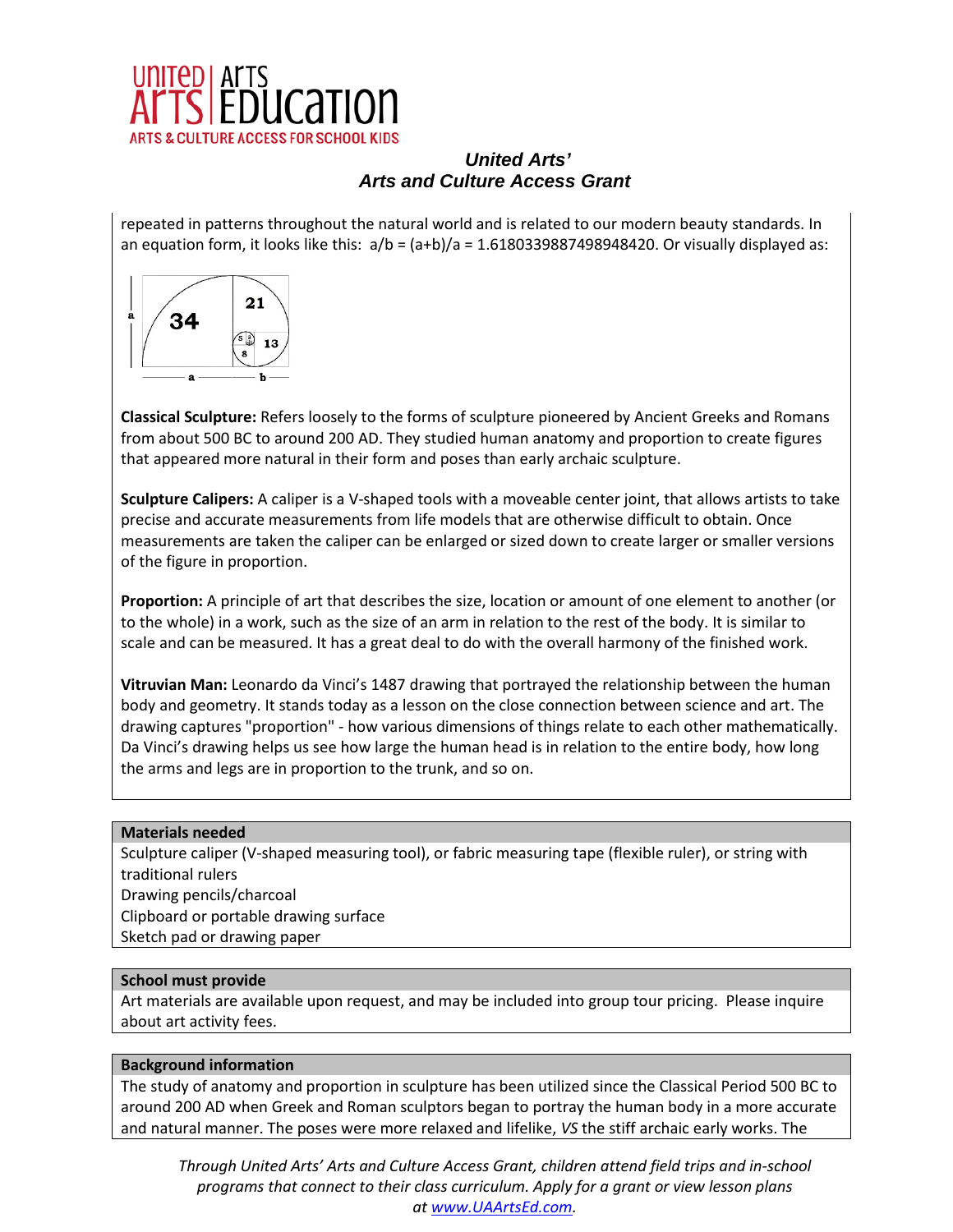

ancient Greek sculptors began to study the human body in a scientific manner, and used knowledge of the human body, muscle groups, bones, and proportions to achieve realistic and dynamic poses for the first time. Later, Renaissance artists from the 1400s to 1600 developed this concept further with the creation of the Golden Mean. Math and art were shown to be directly related with this mathematical number ratio. Artist and inventor Leonardo da Vinci (1452–1519) made a drawing in about 1487, called "Vitruvian Man," showing an idealized male figure inscribed within a circle and a square. In accompanying notes, he proposed perfect ratios for parts of the body relative to each other and to the

whole. Together, with his pioneering anatomical studies, the drawing reflects Leonardo's belief that the symmetry of the human body was a microcosm of the symmetry of the universe.

However, the theories shown in the "Vitruvian Man" were based on anatomy concepts from the ancient Roman architect Vitruvius. In his treatise *De Architectura,* Vitruvius wrote, "For if a man be placed flat on his back, with his hands and feet extended, and a pair of compasses centered at his navel, the fingers and toes of his two hands and feet will touch the circumference of a circle described therefrom. And just as the human body yields a circular outline, so too a square figure may be found from it."

In addition to geometry found in circles and the Golden Mean, proportion in sculpture can refer to size comparison between specific parts, such as an ear in relation to the face, or it can also refer to known ratios between the overall size of a figure and its parts. For example, the average man is seven and one half heads in height. Also, common drawing errors like squashing the top of the skull can be eliminated by knowing that the eyes are in the middle of head. Thoroughly understanding proportions enables sculptors, like Albin Polasek, to create accurate "classical" compositions and avoid time-consuming mistakes.

## **Lesson process**

## **Pre Activity—***The Vitruvian Man*

Read the background information aloud with your students and display a picture of the "Vitruvian Man." Discuss the geometric shapes and their possible significance with the class. Da Vinci wrote the following notes along with the sketch of the man. Have students read each note aloud and choose a volunteer student to measure their proportions alongside each note, to act as a living example. Write a list of your student's proportions as a group to see how this "idealized man" DaVinci created rates against the student's. Discuss the importance of anatomy and proportion in "Classical Sculpture," like the collection they will be seeing on their upcoming visit to the Polasek Museum.



*These proportions are seen in Leonardo's notes in the drawings accompanying text, written in mirror writing. It was made as a study of the proportions of the (male) human body as described in Vitruvius:*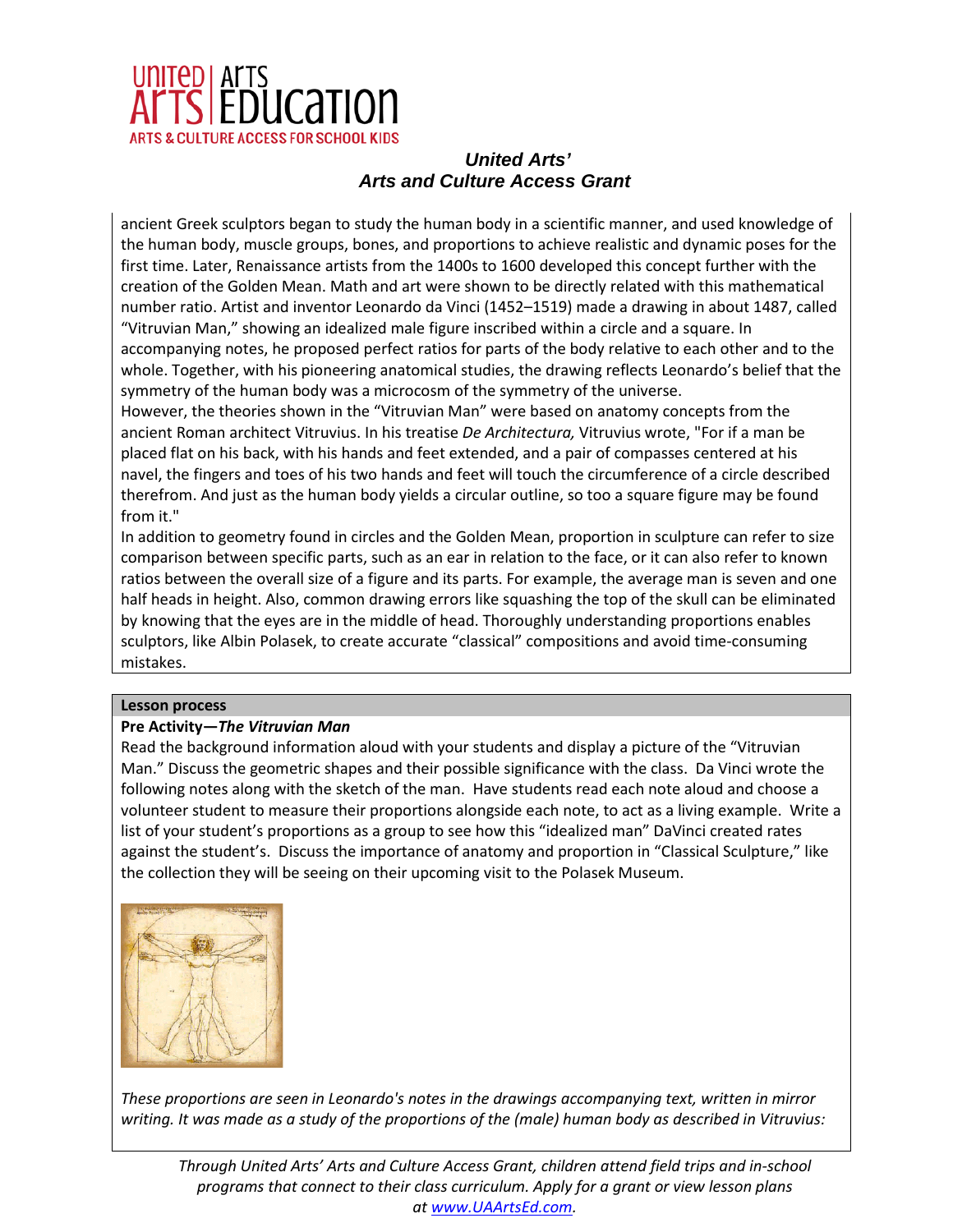

- *- a palm is the width of four fingers* 
	- *- a foot is the width of four palms (i.e., 12 inches)*
	- *- a cubit is the width of six palms*
	- *- a pace is four cubits*
	- *- a man's height is four cubits (and thus 24 palms)*
	- *- the length of a man's outspread arms (arm span) is equal to his height*
	- *- the distance from the hairline to the bottom of the chin is one-tenth of a man's height*
	- *- the distance from the top of the head to the bottom of the chin is one-eighth of a man's height*
	- *- the distance from the bottom of the neck to the hairline is one-sixth of a man's height*
	- *- the maximum width of the shoulders is a quarter of a man's height*
	- *- the distance from the middle of the chest to the top of the head is a quarter of a man's height*
	- *- the distance from the elbow to the tip of the hand is a quarter of a man's height*
	- *- the distance from the elbow to the armpit is one-eighth of a man's height*
	- *- the length of the hand is one-tenth of a man's height*
	- *- the distance from the bottom of the chin to the nose is one-third of the length of the head*
	- *- the distance from the hairline to the eyebrows is one-third of the length of the face*
	- *- the length of the ear is one-third of the length of the face*
	- *- the length of a man's foot is one-sixth of his height*

## **During Your Visit:**

Now locate the dark brown *Self Portrait* (Bust) of Albin Polasek located in the Main Salon Room during your historic home tour. Notify the Polasek Group Tour Coordinator ahead of time that you selected this particular lesson, and your docent will allow students to measure the *Self Portrait* Bust and will additionally, showcase Polasek's sculpture tools to your group, including examples of his various sculpture calipers. Have your students take Polasek's measurements and have them sit down in front of the portrait and make a quick sketch.

*Self Portrait* (Bust*)*, Albin Polasek, Bronze 1933

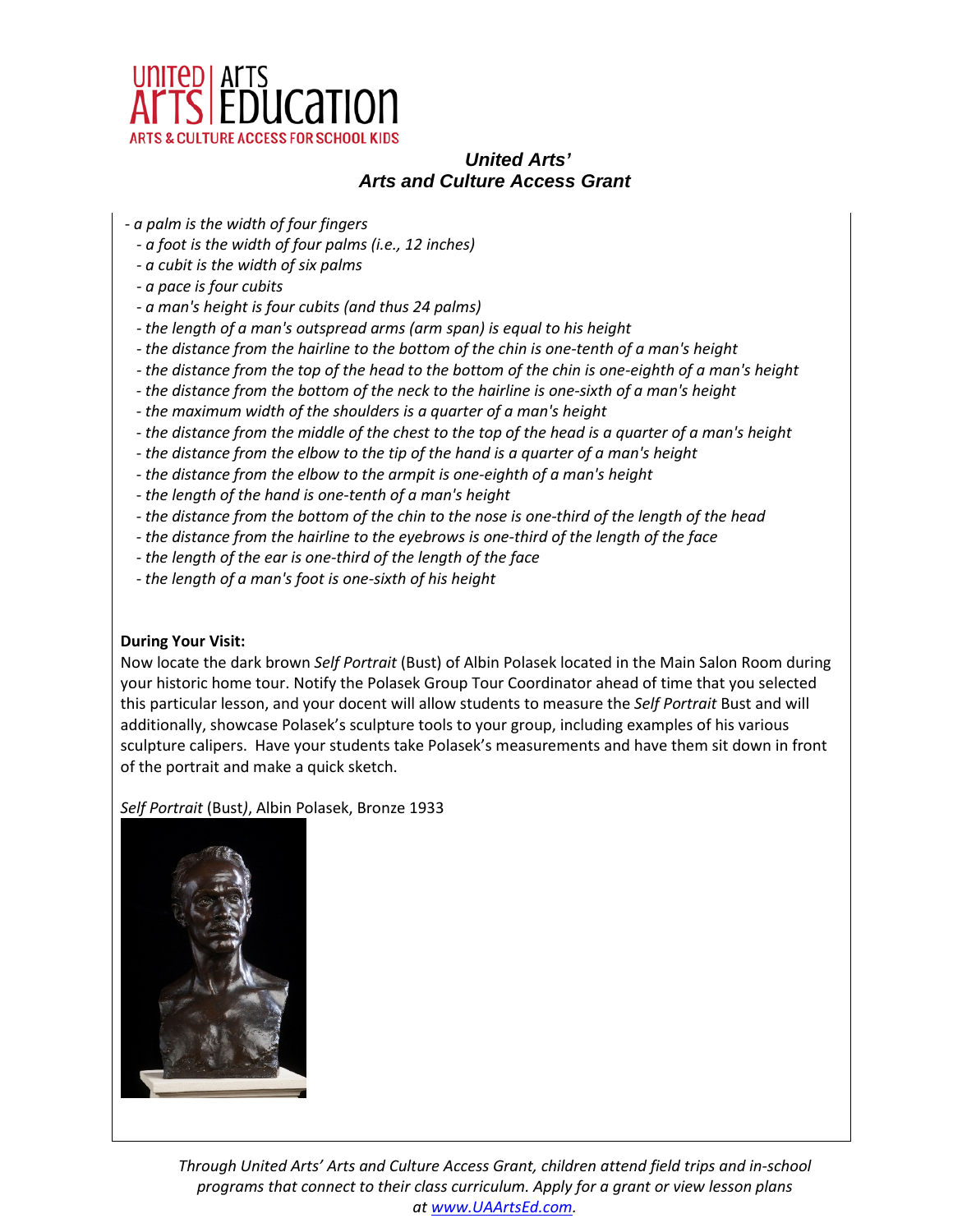

**Post Activity—Portraits using the 5 Proportions of the Face:**  Proportion #1: The eyes are halfway down the head. Proportion #2: The edges of the nostrils line up with the tear ducts of the eyes. Proportion #3: The space between the eyes is approximately the width of an eye. Proportion #4: The head is about five eyes wide. Proportion #5: The corners of the mouth line up with the pupils of the eyes.

Back in your classroom, have your students finish their sketch of the *Self Portrait* of Albin Polasek. Then have them create an additional drawing utilizing the proportion principles they learned on their visit. Students may choose a partner and take the measurement of his or her facial features to create a lifesize portrait using those numbers. Or they can use a mirror and use themselves as their life-study model. They will use the 5 drawing proportion principals as a guide and encourage them to create a drawing grid to scale (on a piece of transfer paper) to assist with accuracy (see grid example). Each drawing should come with a paragraph description, which lists the numerical measurements between facial features. Final assessment should be made based on how closely students are able to match the original measurements of their life model to their realized portrait drawing.

Stress that although the proportions of a head will vary from person to person and change slightly with age, that these general principles will allow them to improve their drawing skills. Measurements and grid system can be used these to check the general size, shape and position of features in your drawings.



### **21st Century Skills to Increase Rigor**

Internet research proficiency Writing skills Analyzing visual interpretations Practical geometry Measurement/scale ability

### **Assessment**